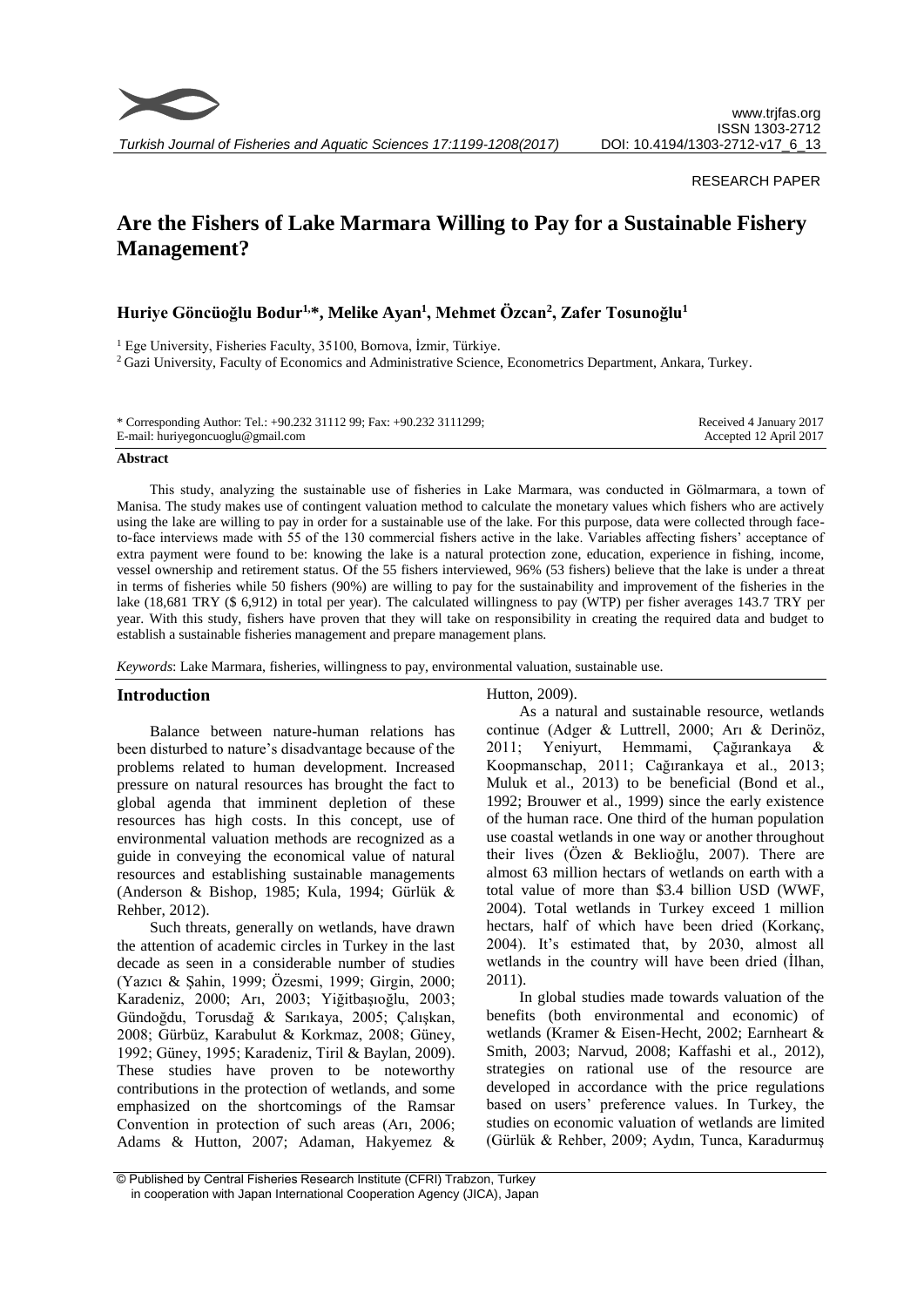& Durgun, 2013). Almost all natural resources without a management plan are at the verge of depletion. For a protected area to be able to serve all the benefits expected, it must be managed effectively. For such outcome, a management plan is required. (Gbadegesin & Ayiloka, 2000; Ostrovsky, 2003; Emerton, Bishop &Thomas, 2006; Alkan & Korkmaz, 2009; Yeniyurt et al., 2011; Ministry of Environment and Forestry, 2016).

In Turkey, wetlands are handled in a centralized approach, with conventional sense of mere protection. Although protected by law, these areas often lack effective management and control mechanisms (Güneş, 2011). Most of the areas are impossible to succeed in protecting without understanding that these areas are a whole with their users and/or people living around them, thus need their participation throughout planning, application and management stages. (Demirayak, 2006; Erdem, Erdoğan & Şengür, 2009; Güneş, 2011; IWMI, 2014). In terms of planning and management, these areas are generally treated in a strict and conservative manner which excludes the local population (Alkan & Korkmaz, 2009; Chatterjee, Philips & Stroud, 2008). This approach causes a conflict between the users of the resource and the decisionmakers in terms of set goals. Management plans almost always remain on paper (Alkan & Korkmaz, 2009). The participation of members during the preparation of the plans, which is asserted as a requirement in the EU Habitats Directives and Biodiversity Agreement, is now the basic principle in the protection of resources (Ministry of Environment and Forestry, 2016).

Experiences in wetland management plans in Turkey generally have revealed that top level support and cooperation have positive impact on application; that case studies contribute to improved capacities; and, in case of a successful participation, that different organizations have shown efforts in fulfilling their own responsibilities both on personal and financial basis (Yeniyurt et al., 2001).

Wetland management has proven successful thanks to shared responsibilites and financing resources. Financing is a foremost shortcoming in Turkey in terms of realizing wetland management plans. For most of the activities management plans to be enacted, sufficient financial resources should also be determined. In debates on financial resolution, it is adviced that various members should allocate suitable budgets for wetland management in line with their own professions (Yeniyurt et al., 2001; Emerton et al., 2006). The issue of finance owes to the fact that the budgets of the organizations to provide these services are rather tight and investments are expensive. One of the alternative approaches towards the resolution of financial issues is additional payments made by the users of these resources (Emerton et al., 2006).

The Lake Marmara has been declared a wetland protection area in 2008 by the General Directorate of Natural Conservation and National Parks. The lake is an important source for the local population (Arı & Derinöz, 2011). According to İlhan and Sarı (2013), among the factors adversely affecting the fisheries in the lake, the most important is excessive and illegal fishing. Government regulations on Lake Marmara are insufficient and a permanent management plan should be established instead of temporary solutions (Girgin, 2000).

In this study, contingent valuation method has been used to determine how much fishers are willing to pay from their incomes and the factors affecting this willingness in order to establish a sustainable use of the lake for fisheres. Determining the payments in this manner will both provide additional financial source for the proposed management plans and constitute a guide for budget estimations.

### **Methodology**

Data Source: This study used primary data, which was gathered from face to face interviews with the fishers. The study was conducted between April-July, 2015. The primary data consists of the descriptive characteristics and perceptions of the fishers and the variables affecting their willingness to pay (WTP) for the sustainability and improvement of the fisheries in the lake.

Sampling area: Lake Marmara, which is located in Gölmarmara, a town in the city of Manisa where all of the 130 active commercial fishers are members of the S.S. Gölmarmara Su Ürünleri Kooperatifi, which is the only fisheries cooperative with a valid commercial fishing licence. The study was conducted in the villages Tekelioğlu, Hacıveliler, Gölmarmara and Yeniköy as shown in Figure 1.

Sample size: Face-to-face interviews were made with 55 fishers (n=55) selected from the 130 cooperative members (N=130) with simple random sampling. Fishers in the sampling were calculated by using the proportional sample size formula:

Consider estimation of the proportion C of individuals in a population size of N who possess a certain attribute. If necessary, variance,  $\sigma^2 c$ , of the sample proportion is specified, the required sample size to estimate was calculated based on the formula (Newbold, 1995; Miran, 2003):

$$
n = \frac{NC(1-p)}{(N-1)\sigma_c^2 + C(1-C)}
$$

where n is the sample size, N is the total population of target group, C is the contribution ratio (0.10 is fitted to reach sample size), and  $\sigma^2$ c is the variance.

The possible value of this expression, whatever the value of C, is

$$
n = \frac{0.25N}{(N-1)\sigma_c^2 + 0.25}
$$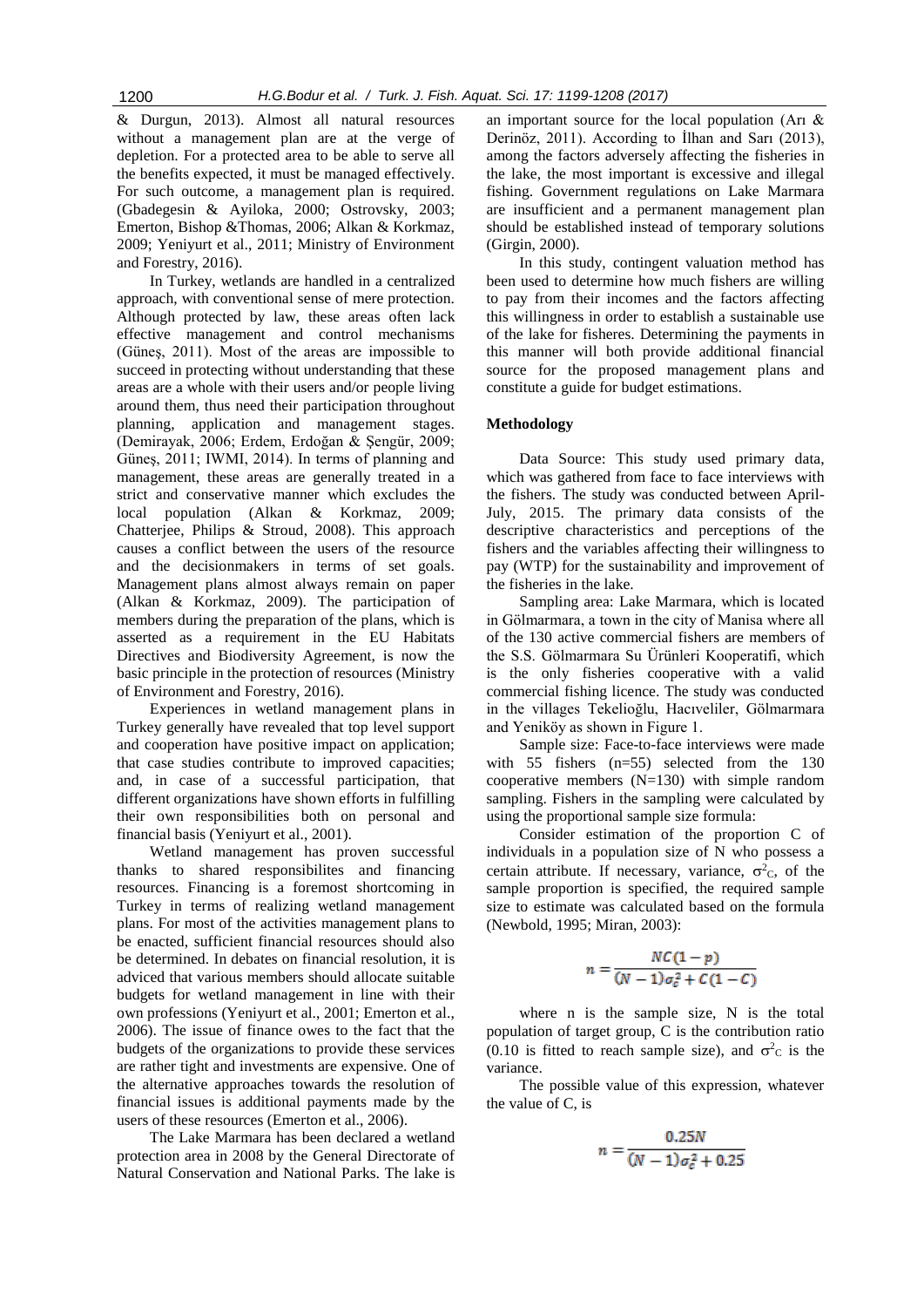A 95% confidence interval for the population proportion will extend approximately  $1.96\sigma_c = 0.10$  $(\sigma_c = 0.05102)$  on each side of the sample proportion. So, the number of fishers to be sampled in the survey was found to be 55, with 10% error margin and 95% confidence interval. The total number of fishers interviewed was 55.

Data Analysis: In the study, WTP of fishers of Lake Marmara was analysed in terms of sustainable use of the lake for fisheries. The fishers were presented with the scenario: "A management plan is intended for the betterment of fisheries and sustainable use of the lake" and asked the question "Would you be willing to make a financial contribution to a fund raised for this purpose?" Such hypothetic scenarios provide us with an opportunity to measure the WTP of individuals for certain incidents. For this purpose, conditional valuation method was used to analyse the WTP of fishers. This method is helpful in finding out how much people are willing to contribute for environmental improvements such as creating clean water resources, establishing and improving protection zones, increasing fish stocks, etc. (Karabat & Atıs, 2012). WTP biases according to the individual's socio-economic status, demographical properties, ideas, experiences etc. (Reid-Grant & Bhat, 2009). These changes are calculated with various econometric models (Arin & Kramer, 2002; Togridou, Hovardas & Pantis, 2006; Reid-Grant & Bhat, 2009). Survey results were evaluated on Microsoft Excel, SPSS 13.0 and STATA 13.0.

Data collected and generated by the conditional valuation method were analyzed using Logit and Probit models. A dependent variable with 50 TRY (\$19) limit has proven statistically meaningful. Many models were considered, containing the potential factors (independent variables) that could affect the WTP of fishers. Among those, the model containing the variables such as number of active fishers, knowing the area is a natural protection zone, education, retirement, income, experience and vessel ownership was found to be statistically meaningful. Variables used in Logit and Probit models to determine the factors affecting the WTP are shown in Table 1.

A binary variable takes two values which are 0 and 1, which may represent two different opinions like willing -not willing. Binary variables can be used as dependent or independent variables in a regression model. When used as dependent variable in linear regression, that model is called a linear probability model. Since Y is binary, it follows that:



**Table 1.** Independent variables and descriptions used in Probit and Logit models (Dependent variable: Willing to pay for sustainable use of the lake; Yes= 1, No=0)

| Variable                                 | Description                                                                                  |
|------------------------------------------|----------------------------------------------------------------------------------------------|
| Number of employees                      | Number of crew on the vessel                                                                 |
| Knowing the area is a natural protection | $1 = Yes$ , I know, $2 = No$ , I don't know                                                  |
| zone                                     |                                                                                              |
| Education                                | Level of education of fishers (years)                                                        |
| Retirement                               | Does the fisher have a pension from any form of social security program<br>$1 = Yes. 0 = No$ |
| Income                                   | Monthly income of the fisher from fishing only (TRY)                                         |
| Experience                               | Experience in fishing (years)                                                                |
| Vessel ownership                         | Fisher owns a vessel $1 = Yes$ , $0 = No$                                                    |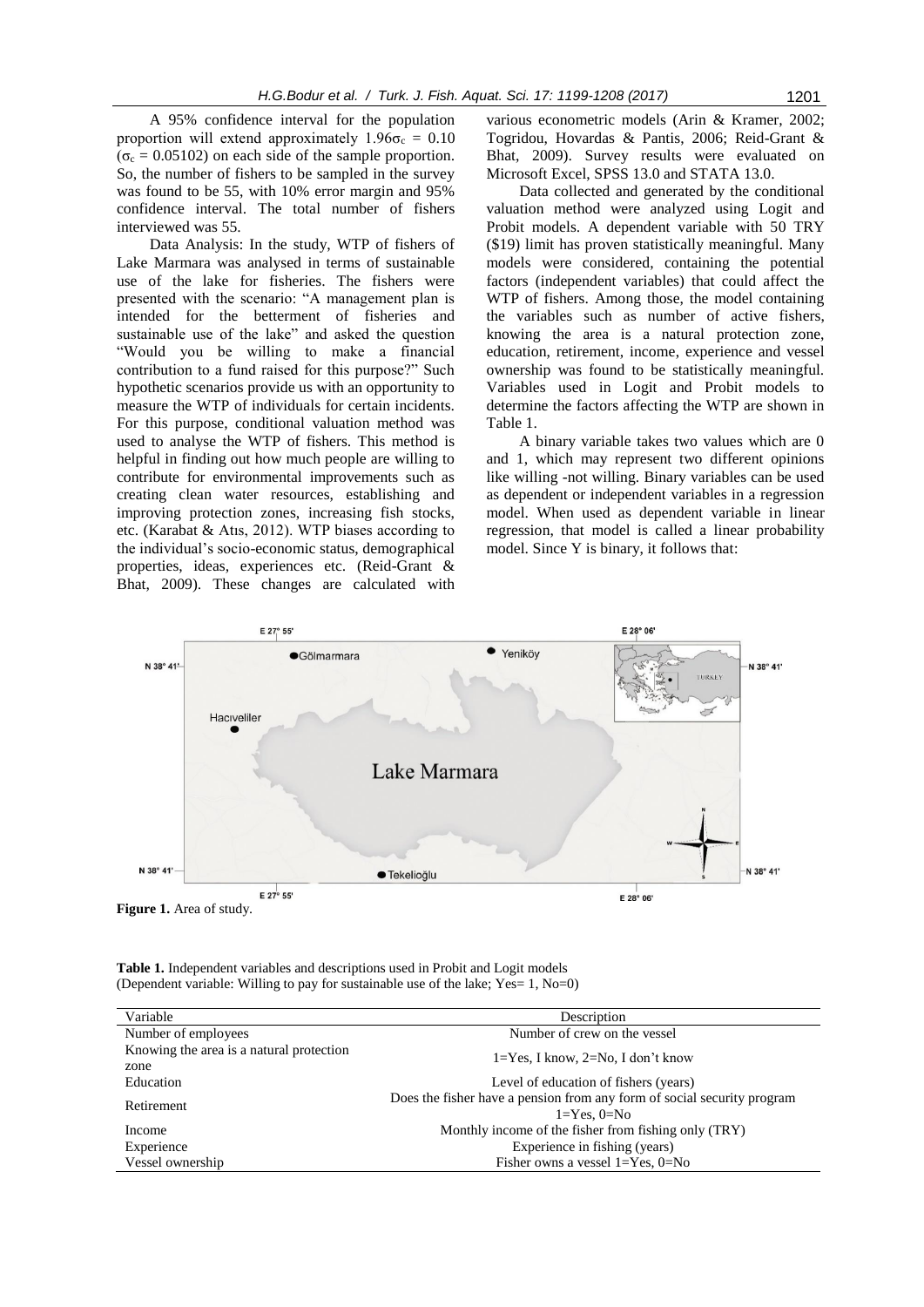$$
P(Y = 1 | X_{1i},..., X_{2i}) = \alpha_0 + \alpha_1 X_{1i} + \dots + \alpha_k X_{ki}
$$

The coefficient  $\alpha_i$  is the change in the probability that  $Y = 1$  associated with a unit change in  $X_i$  holding constant the other regressors. Values of the estimated dependent variable are expected to get numbers which are placed between 0 and 1 for Model (1). However, linear probability model can not provide estimated dependent variable values that lie in (0,1) interval. Also, disturbance term of Model (1) no longer fits normal distribution. To handle these problems, linear probability model rearranges with standard normal cumulative distribution function or logistic cumulative distribution function (Kennedy, 2008). According to distribution function, model gets different names. The probit regression model uses the standard normal cumulative distribution function. Before setting Probit model, an unobservable utility index must be defined which is determined by explanatory variables:

$$
I_i = \beta_0 + \beta_1 X_{1i} + \dots + \beta_k X_{ki}
$$

 $I_i$  relation with Y depends on threshold level of the index, call it  $I_i^*$ , such that if  $I_i$  exceeds  $I_i^*$ *Y* equals to 1, otherwise *Y* equals to 0. Under the assumption of normality, Probit model can be written as follows:

$$
p_i = P(Y = 1 | X_{1i},..., X_{ki}) = Pr(I_i \ge I_i^*) = \frac{1}{\sqrt{2\pi}} \int_{-\infty}^{\beta_0 + \beta_1 X_{1i} + \dots + \beta_k X_{ki}} e^{-t^2/2} dt
$$

t is a standardized normal variable,  $t \square N(0.1) \cdot P_i$  shows probability of  $Y=1$ . (Gujarati & Porter, 2008). On the other hand, the Logit model takes advantages of logistic cumulative distribution function. Logit model can be expressed as:

$$
p_i = P(Y = 1 | X_{1i},..., X_{ki}) = \frac{\exp(\beta_0 + \beta_1 X_{1i} + \dots + \beta_k X_{ki})}{1 + \exp(\beta_0 + \beta_1 X_{1i} + \dots + \beta_k X_{ki})}
$$
  
or,  

$$
\text{logit}(p_i) = \log\left(\frac{p_i}{1 - p_i}\right) = \beta_0 + \beta_1 X_{1i} + \dots + \beta_k X_{ki}
$$

According to Logit model *Y* has binomial  $Bin(n_i, p_i)$ distribution. Also, logit term  $log\left(\frac{P_i}{1-\right)}\right]$ *i p*  $\left(\frac{p_i}{1-p_i}\right)$ represents log of odds ratio, which

means a ratio of the probability that  $Y = 1$  to the probability that  $Y=0$ . Because of nonlinear structure, these two models should be estimated with Maximum Likelihood method (Gujarati & Porter, 2008).

There is an important complexity about interpreting estimated coefficients of Probit and Logit models. An estimated  $\hat{\beta}$  never tells the effect of related independent variable on probability of  $Y = 1$ directly. However, the Logit and Probit coefficients will still explain the direction and statistical significance associated with the effect of increasing an independent variable. Thus, a positive coefficient tells that an independent variable increases the probability that  $Y = 1$ . If coefficient is significant, then it could be said that this positive effect will be statistically significant. If we need to see the magnitude of the effect of a change in  $X_i$  on  $p(Y = 1)$ , calculating conditional marginal effects of each independent variable is useful. In the case of Probit, it can be written as:

$$
\frac{\partial Y_i}{\partial X_k} = \frac{\partial \Phi(X_i \beta)}{\partial X_k} = \phi(X_i \beta) \beta_k
$$

where  $\phi$  is the probability distribution function of the standard normal cumulative distribution function  $(\Phi)$ . Therefore, the marginal effect of increasing  $X_k$  results in a change in Y of magnitude  $\phi(X_i, \beta)$   $\beta_k$ . In the case of Logit, marginal effects can be shown as:

$$
\frac{\partial Y_i}{\partial X_k} = \frac{\partial \Lambda(X_i \beta)}{\partial X_k} = \lambda(X_i \beta) \beta_k
$$

where  $\lambda$  is the probability distribution function of the standard logistic cumulative distribution function  $(\Lambda)$ . The marginal effect of increasing  $X_k$ results in a change in Y of magnitude  $\lambda(X_i\beta)\beta_k$ . It can be seen that marginal effects depend on value of *X* . For this reason, there are two types of marginal effect calculation; one based on the marginal effects evaluated at the mean values of the explanatory variables

 $(\phi(\bar{X}_i)\beta)\beta_k$  for Probit,  $\lambda(\bar{X}_i)\beta\beta_k$  for Logit); and the other calculation uses the sample average of the marginal effects  $(N^{-1} \sum_i \phi(X_i \beta) \beta_k$  for Probit,  $N^{-1} \sum_i \lambda(X_i \beta) \beta_k$  for Logit *i* (Cameron & Trivedi, 2005; Winkelmann, 2008).

Choosing one of these binary dependent variable models for empirical study is another critical decision for researcher. There are some differences could be observed which are based on cumulative distribution function of the model. However, none of these models is clearly better than another. According to Kennedy (2008):

*These two functions are very similar, and in today's software environment the choice between*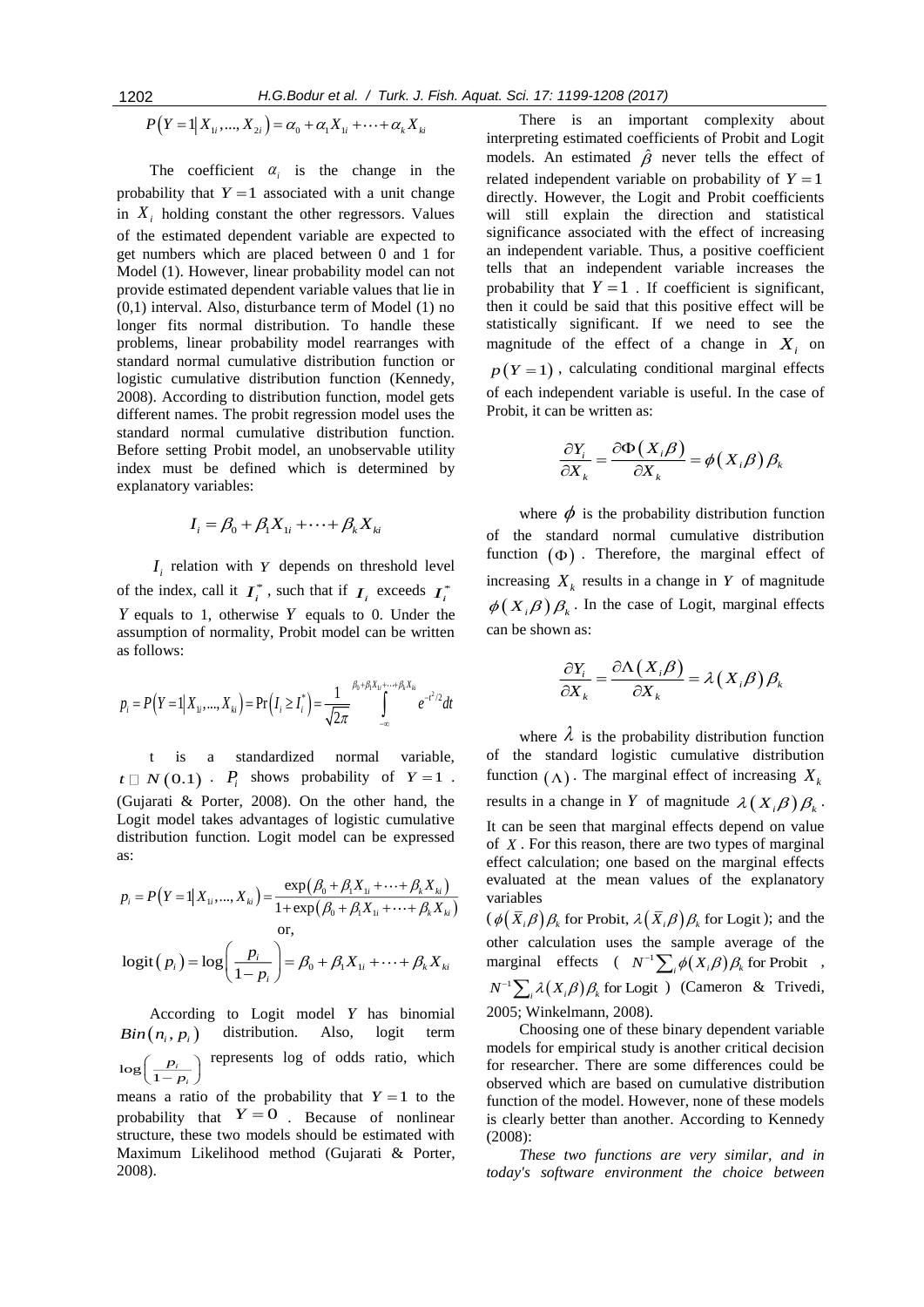*them is a matter of taste because both are so easy to estimate. Logit is more common, perhaps for historical reasons and its lower computational cost made it more common before modern software eliminated this advantage.*

As mentioned by Kennedy, computational costs may effect decision. Therefore, we chose to estimate two models and report both results. Also, because of the similarity of cumulative distribution functions, we expect to find very identical marginal effects from Probit and Logit model estimation.

## **Results and Discussions**

#### **Descriptive Statistics**

Of the 55 fishers interviewed, average age is  $53±10$  (min. 33- max. 75) years, with an average fishing generations of  $2\pm 1$  (min.0-max.3) in the lake. Number of dependent family members per fisher is  $3\pm2$  (min. 0-max. 6). 80% of the fishers are married. 27% earn their livings solely from fishing. 94% of the fishers do not want their children to do fishing as a job.

According to our study, S.S. Gölmarmara Su Ürünleri Kooperatifi has 130 commercial fisher members. However, İlhan, and Sarı (2013) had reported the number of vessel-owner fisher members to be 154 in 2013. 18% decrease in the number of fishers active in the lake in a 2-year period shows the adverse effects of the problems on the fisheries. This effect caused a reluctancy (94%) in young population against the job. According to the researches of Yiğit et al. (2009), average age of lake fishers of the city Sakarya is 40-49 at a ratio of 36.2%. Similarly, according to Dartay et al. (2009), ages of fishers in the Keban dam lake vary between 30 and 50 by 64.5%. However 40% of the fishers in Lake Marmara are over 50 years old. High average age and reluctancy of younger generations are the signs that fishing as a job in the lake is destined to diminish.

76% of the fishers are vessel owners. The average age of vessels used by fishers is 14±6 (min.2  $-$  max. 25) years. Fishers spend an average of  $186\pm45$ (min. 49– max. 252) days fishing. Their vessels have  $6m \pm 1m$  (min.  $4m - max.10m$ ) average length with average power of  $10 \pm 1$  (min. 9 - max. 13) HP. Average number of crew on the vessel is 2±1 (min.1 max.3) persons. 81% of the fishers prefer gillnet as fishing gear, while 16% use gillnet and fyke net, whereas 2% use gillnet and longline.

The three most important problems fishers face in the lake are illegal fishing (30.5%), insufficient control (23.3%) and low catch amounts (14%) (see Figure 2).

85% of the fishers in Lake Marmara consider illegal fishing as the most important problem to be addressed. Mostly electro-shock devices are used in illegal fishing. Ünal et al. (2011) state that illegal fishing is the foremost (23%) problem in the inland sea cooperatives in the Aegean region of Turkey. Results of this and other studies show that protectioncontrol services in Lake Marmara are rather ineffective. Excessive and illegal fishing in the lake disadvantage the fisheries, causing decrease in catch amounts (32.5%) and fishers' incomes (50%). To address the problem, control services should be more frequent. Fishers (48%) have stated that the biological and economic status in the lake has worsened in the last 5 years, mostly caused by illegal fishing using electro-shock devices.

Reasons for the deterioration of the lake in terms of fisheries in the last 5 years are shown in Figure 3. The foremost reasons are misconduct of members (54%), illegal fishing (31%), adverse climate conditions (4%), mismanagement of the cooperative



**Figure 2.** Proportional distribution of fishers' problems (%).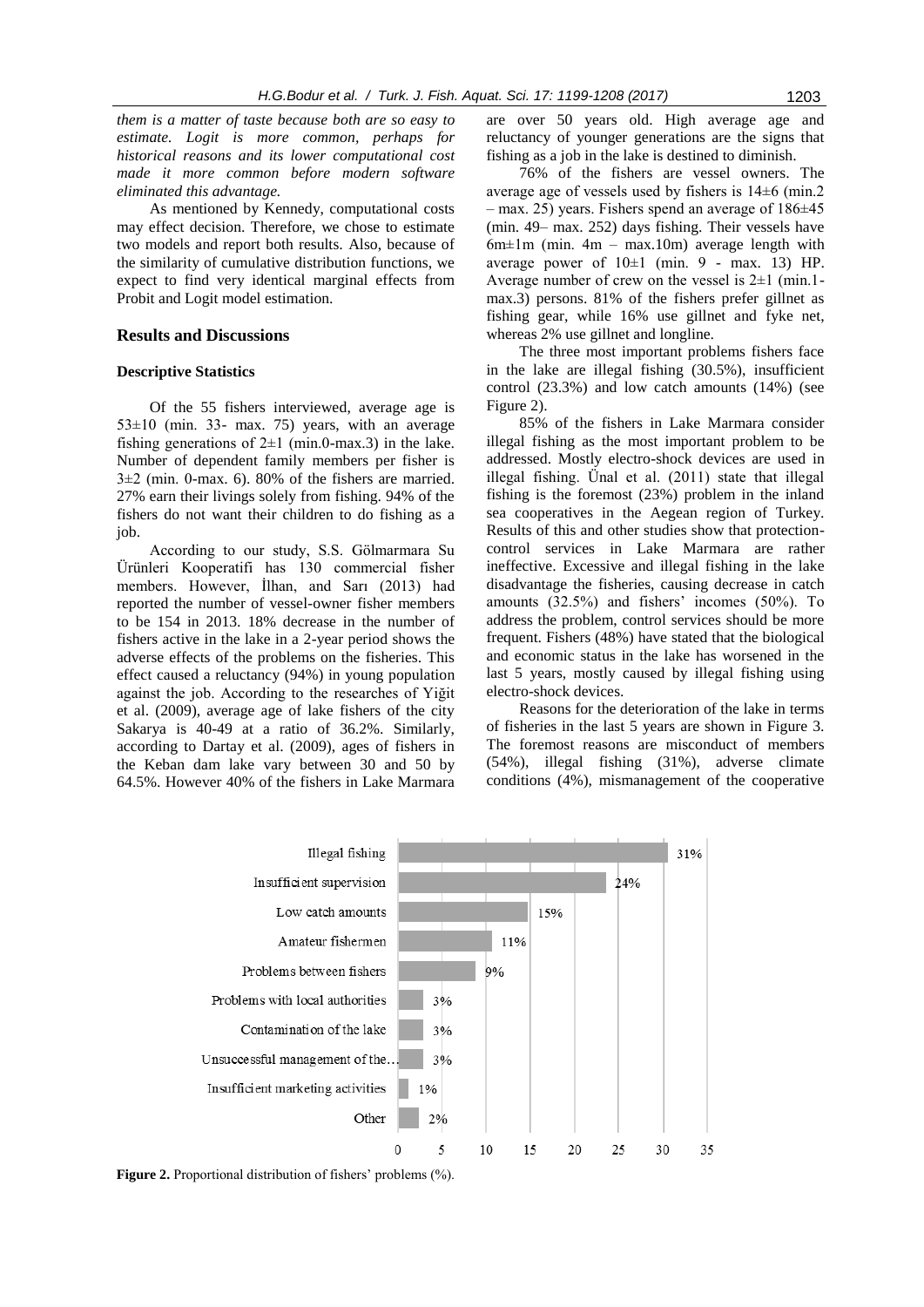(4%), no idea (4%) and legislative regulations concerning the fisheries in the lake (3%) (see Figure 3). While there are still pressing problems in Ramsar sites, Lake Marmara, which is an internationally significant wetland, though not yet been included in the Ramsar list, has own problems (Arı & Derinöz, 2011). Fisheries are one of the leading economic functions the lake provides. In the last 5 years, fish population in the lake has continued to diminish (İlhan & Sarı, 2013). Studies pertaining to the lake have been constantly delayed, therefore ongoing studies have not been effective in terms of sustainability, showing that the regulations are costly and temporary (Girgin, 2000). For this purpose, interviews with the active fishers in the Lake Marmara, which is an international wetland protection zone, attempt to explore the factors affecting their WTP for a management plan that can improve the fisheries and sustainable use.

### **Willingness to Pay Analysis**

#### **Logit and Probit Model Results**

Descriptive statistics of variables in the model are shown in Table 3.

Table 4 shows the results of a Logit model estimation where the likelihood of paying 50 TRY (\$19) and more for the sustainable use of the lake is examined. According to the results of estimated Z statistics, there are 6 variables that are statistically meaningful (by 10% meaningfulness) in affecting the willingness of fishers to pay 50 TRY (\$19) and more. Although the number of crew on the vessel is not statistically significant, it was included nevertheless since the estimation success of the model was found to decrease when excluded. Estimated coefficients for Logit models do not convey a directly meaningful comment; however the signs of these coefficients reveal the direction of the relation between the likelihood of the variable and the dependent variable. Among the variables, only retirement and vessel ownership have been estimated to have a negative effect on the WTP. In order to receive meaningful interpretations, odds ratios and conditional marginal effects of variables at their means are calculated (Gujarati & Porter, 2008). As expected from estimation of the Logit model, R-Square value is found at low level. However, according to likelihood ratio statistics, estimated model is statistically significant at 5% significance level. Therefore, significant marginal effects could be interpreted.



Figure 3. Deterioration of Lake Marmara in terms of fisheries in the last 5 years and reasons.

|  | <b>Table 3.</b> Descriptive statistics of variables |  |  |  |
|--|-----------------------------------------------------|--|--|--|
|--|-----------------------------------------------------|--|--|--|

| Variable                      | Minimum        | Maximum         | Average       | Std. Deviation |  |
|-------------------------------|----------------|-----------------|---------------|----------------|--|
| Number of employees           | 0.00           | 3.00            | 2.16          | 0.37           |  |
| Knowing the lake is a natural | 0.00           | 4.00            | 1.64          | 0.80           |  |
| protection zone               |                |                 |               |                |  |
| Education                     | 0.00           | 11.00           | 5.24          | 1.32           |  |
| Level of income               | 500.00 (\$188) | 2250.00 (\$846) | 782.41(\$294) | 346.98 (\$130) |  |
| Experience                    | 10.00          | 60.00           | 31.30         | 12.31          |  |
| Vessel ownership              | 0.00           | 1.00            | 1.22          | 0.46           |  |
| Retirement                    | 0.00           | 1.00            | 1.67          | 0.47           |  |

\*: 1TRY~\$2.66-€2.94 in 2015 (CBRT. 2017)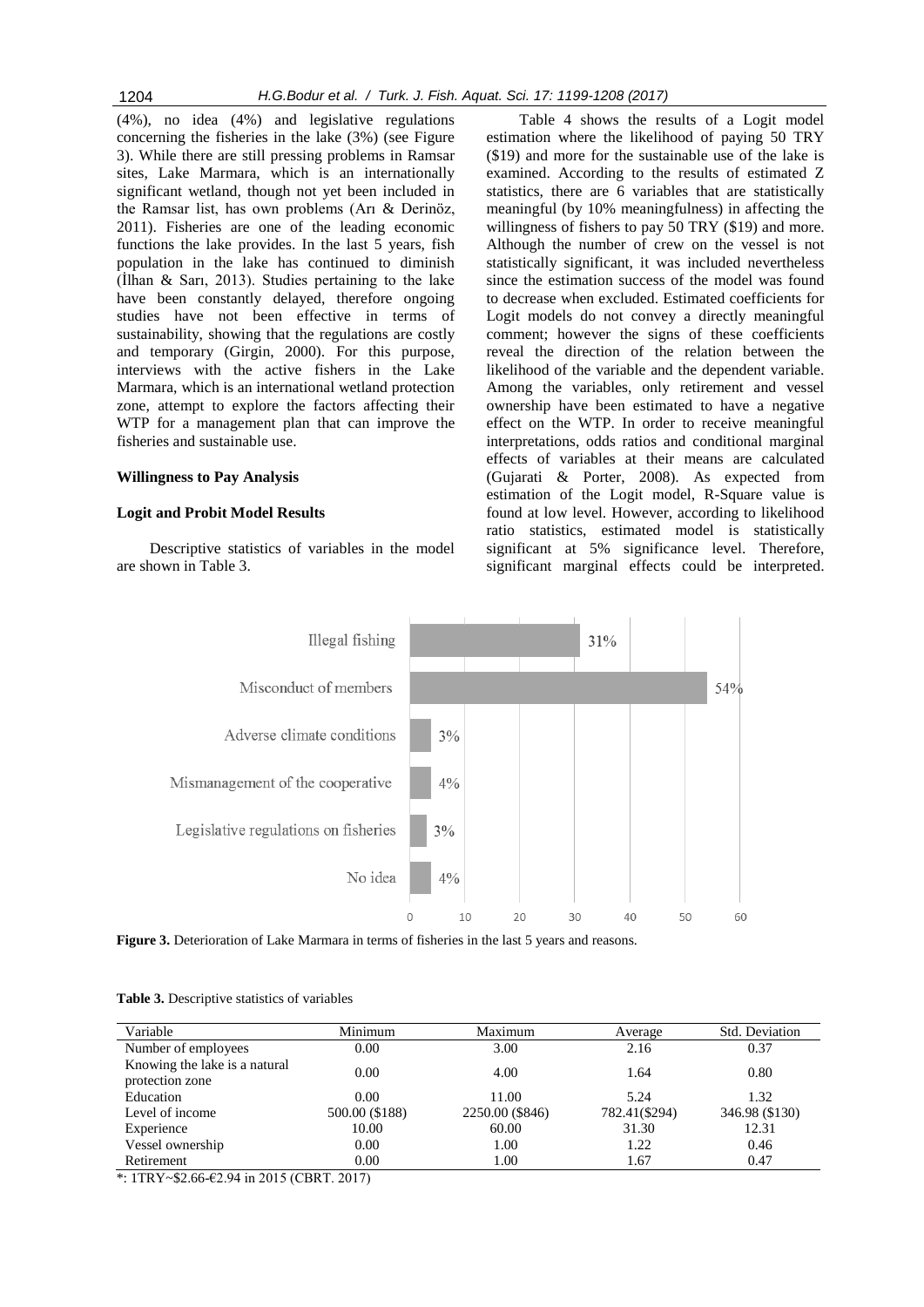Accordingly, it can be said that the fishers who know that the lake is a natural protection zone are 53% more willing to pay than those who don't. Also, 1 year of increase in education is found to have increased the WTP by 25%. Retirement status, on the other hand, has a negative effect on the WTP: Retired fishermen are 47% less willing to pay compared to those without a pension. 1 TRY increase in the income has been observed to increase the WTP by 0.05%. Number of years of fishing as a job is considered as fishing experience. Correspondingly, 1 year increase in fishing experience has a 2% positive effect on WTP. As a negative effect on likelihood of WTP, the marginal effect of vessel ownership variable suggests that the fishers owning a vessel are 36% less willing to pay compared to those fishers not owning a vessel.

Aside from the Logit model estimation, a Probit model estimation was also run for a 50 TRY and above WTP of fishers for the conservation of lake (see Table 5). Since their cumulative distribution functions are based differently, a direct comparison of

results of the two models is not possible. However, both the estimated marginal effects of the independent variables and coefficient estimates are very close in both models. These similarities are also observed in goodness-to-fit indicators such as McFadden R-Squared, Log Likelihood and LR Statistics. According to Probit model estimations, coefficients of all independent variables except number of employees have been found statistically meaningful at a significance level between 5% and 10%. Coefficients belonging to variables of retirement and vessel ownership have been found to be negative. This suggests that the WTP 50 TRY (\$19) of fishermen who are retired with a social security program is 45% less than those without a pension. Similarly, vessel owners are 37% less willing to pay compared to those fishers not owning a vessel. Among variables with positive coefficient estimates, 1 year of increase in education increases the WTP by 25%. Also, fishers who know that the lake is a natural protection zone are 51% more willing to pay than those who don't. Calculations also reveal that 1 more year of

**Table 4.** Logit model estimation, Dependent Variable: 50 TRY and above WTP, Method: ML - Binary Logit (Newton-Raphson / Marquardt Steps), Sample (adjusted): 53

| Variable                                         | Odds<br>Ratio | Conditional Marginal<br>Effects | Coefficient          | Std.<br>Error | $Z-$<br>Statistic | Prob.     |
|--------------------------------------------------|---------------|---------------------------------|----------------------|---------------|-------------------|-----------|
| Number of employees                              | 0.420119      | $-0.21657$                      | $-0.86722$           | 0.649743      | $-1.33$           | 0.182     |
| Knowing the lake is a natural<br>protection zone | 8.474854      | 0.533696                        | 2.137103             | 1.070601      | 2.00              | $0.046**$ |
| Education                                        | 2.681238      | 0.246302                        | 0.986278             | 0.48298       | 2.04              | $0.041**$ |
| <b>Retirement</b>                                | 0.154434      | $-0.46649$                      | $-1.86799$           | 1.028923      | $-1.82$           | $0.069*$  |
| Income                                           | 1.002068      | 0.000516                        | 0.002066             | 0.001082      | 1.91              | $0.056*$  |
| Experience                                       | 1.086979      | 0.020828                        | 0.083402             | 0.04087       | 2.04              | $0.041**$ |
| Vessel ownership                                 | 0.234984      | $-0.36167$                      | $-1.44824$           | 0.878504      | $-1.65$           | $0.099*$  |
| Constant                                         | 0.002156      | $-0.21657$                      | $-6.13959$           | 2.999672      | $-2.05$           | $0.041**$ |
| LR Statistic (7 df)                              | : 15.73       |                                 | Prob. (LR statistic) |               | $: 0.0276**$      |           |
| McFadden R-Squared                               | : 0.214152    |                                 | Log Likelihood       |               | $: -28.862125$    |           |
| Obs. with $Dep=0$                                | : 27          |                                 | Total Obs.           |               | :53               |           |
| Obs. with $Dep=1$                                | :26           |                                 |                      |               |                   |           |

**Table 5.** Probit model estimation, Dependent Variable: 50 TRY and above WTP, Method: ML - Binary Logit (Newton-Raphson / Marquardt Steps), Sample (adjusted): 53

| Variable                                                               | <b>Conditional Marginal</b> | Coefficient | Std.                 | $Z$ -            | Prob.          |  |
|------------------------------------------------------------------------|-----------------------------|-------------|----------------------|------------------|----------------|--|
|                                                                        | Effects                     |             | Error                | <b>Statistic</b> |                |  |
| Number of employees                                                    | $-0.21754$                  | $-0.54544$  | 0.389894             | $-1.4$           | 0.162          |  |
| Knowing the lake is a natural protection                               | 0.51315                     | 1.286622    | 0.61266              | 2.1              | $0.036**$      |  |
| zone                                                                   |                             |             |                      |                  |                |  |
| Education                                                              | 0.246884                    | 0.619012    | 0.292143             | 2.12             | $0.034**$      |  |
| Retirement                                                             | $-0.4504$                   | $-1.12929$  | 0.599509             | $-1.88$          | $0.06*$        |  |
| Income                                                                 | 0.00049                     | 0.001229    | 0.00058              | 2.12             | $0.034**$      |  |
| Experience                                                             | 0.02046                     | 0.051301    | 0.023821             | 2.15             | $0.031**$      |  |
| Vessel ownership                                                       | $-0.36825$                  | $-0.92333$  | 0.533645             | $-1.73$          | $0.084*$       |  |
| Constant                                                               | $-0.21754$                  | $-3.77779$  | 1.797252             | $-2.1$           | $0.036**$      |  |
| LR Statistic (7 df)                                                    | : 15.96                     |             | Prob. (LR statistic) |                  | $: 0.0255**$   |  |
| McFadden R-Squared                                                     | : 0.2172                    |             | Log Likelihood       |                  | $: -28.749691$ |  |
| Obs. with $Dep=0$                                                      | :27                         |             | Total Obs.           |                  | : 53           |  |
| Obs. with $Dep=1$                                                      | :26                         |             |                      |                  |                |  |
| $(**)$ and $(*)$ represent 5% and 10% level significance respectively. |                             |             |                      |                  |                |  |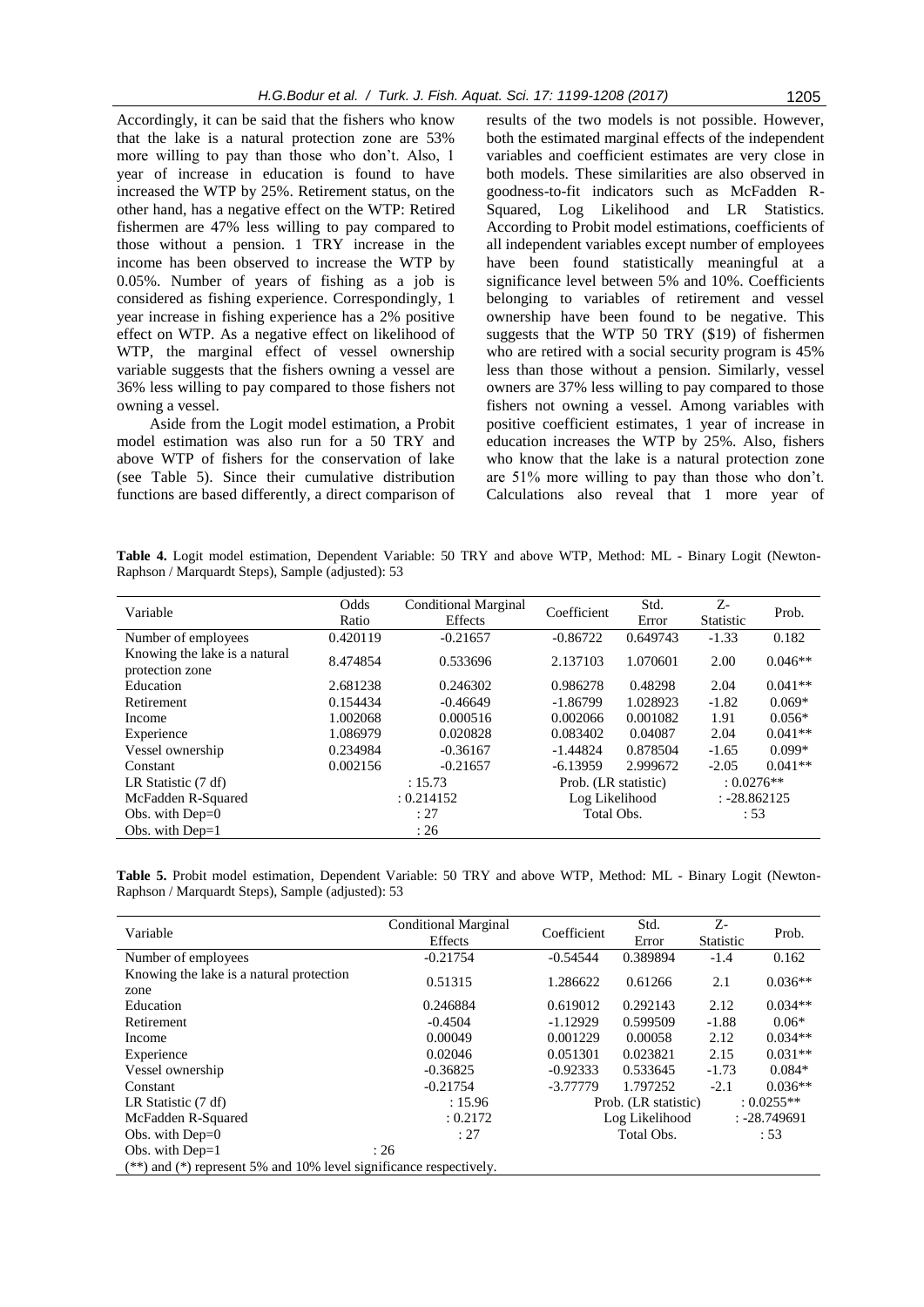experience increases the likelihood of WTP by 2%, and 1 TRY increase in the income increases the WTP by about 0.05%.

The per-fisher annual payment needed for sustainable fisheries and betterment in the lake has been calculated as 143.7 TRY (\$53) whereas the total WTP is 18,681 TRY (\$6,912) per year. WTP of fishers in Lake Marmara is significantly higher than those in other zones. In a study made in Lake Manyas, the WTP was calculated as 60 TRY (\$28) per year. (Gürlük & Rehber, 2009). Similarly, a study made in the city of Ordu resulted in a WTP of  $31.5 \text{ TRY}^2$ (\$16) /year (Aydın et al., 2013). A similar study was made in Lake Clinton in Kansas, AR, USA where the local population was willing to pay  $$22$  US<sup>2</sup>(33TRY) /year (Earnheart & Smith, 2003). Other studies also prove that fishers in Lake Marmara embrace the lake more compared to fishers in other regions.

It was also seen that there is an inverse proportion between the WTP and the explanatory variables retirement and vessel ownership, where WTP drops as vessel ownership and retirement status increase. Maintanence costs of vessel owners are increasing every year. Consequently, the WTP tends to decrease. Retired fishers also cannot contribute as much, due to their small pensions and less workdays at sea (33% less WTP than others).

On the other hand, there is a direct relation between the level of education and WTP. As the level of education increases, fishers tend to be more sensitive and prudent about the subject.

As fishers' incomes (income from only fishing) increase, their professional motivation and wellfare tend to increase, resulting in a better vision about the advantages of sustainability of the lake, and more willingness to pay.

Professional experiences of the fishers also play a positive role in the WTP. Experience is also a positive indicator in terms of continuing fisheries activities, product quality and consequently, food safety.

Knowing that the lake is a natural protection zone is another positive variable for increasing WTP. As fishers' knowledge about the lake widen, they are more inclined to show positive attitude towards a sustainable protection.

## **Conclusions**

Turkey became a party in the Ramsar Convention in 1994 and has since designated 13 Ramsar sites, commiting to protect 179,989 hectares of land within the national borders, not only Ramsar sites but also wetlands. Wetlands are significant for hosting diverse wild life, especially waterfowl, as well as providing substantial functions for nature and economical values for human beings (de Groot, Stuip, Finlayson & Davidson, 2005; Arı, 2006; Arı & Derinöz, 2011). For these values to continue providing, efforts on establishing a participative, rational and sustainable management have escalated, since the aproach of mere protection which neglects local population proved to be unsuccessful (Phillips, 2002).

Protected zones are facing a financial threat both in terms of the amount of accessible funds and the way these funds are put to use. The purpose of funding is both protecting the biodiversity and in general, encouraging for a more sustainable use. There is an urgent need to diversify the financial portfolio of protected zones and help these funds to reach groups and activities which are essential for biodiversity (Emerton et al., 2006).

So far, the problems faced have revealed that planning is the most important element in wetland management. (Yeniyurt et al., 2011). Failing to encourage local participation in planning activities especially cause the local population, who have an organic bond with the protected zone, to have a negative attitude towards the zone (Ramsar-Resolution VII.8, 1999). Inclusion of local population and other interest groups in the planning activities, on the other hand, would present a good opprotunity in digressing from a law-driven, passive protection approach (Alkan & Korkmaz, 2009).

The current status of fisheries in Lake Marmara has negative indicators in terms of social, economic and biological sustainability. Present supervision and regulations are insufficient. Girgin (2000) has asserted that the regulations on the lake are insufficient, temporary solutions need to be replaced by a permanent management plan. Results show that managerial measures have to be taken for the sustainability of the lake. Although 8 years have passed since the lake was designated as a wetland protection zone, as of yet there is no management plan concerning the lake. For fishers as a prominent member group of the lake, sustainability of the lake is a priority. High WTP of the actual users of the resource confirms the high economic value of the lake. With this study, fishers have proven that they are willing to take responsibility on creating the required data and budget to establish a sustainable fisheries management and prepare management plans.

## **References**

- Adams, W.M., & Hutton, J. (2007). People, parks and poverty: Political ecology and biodiversity conservation, *Conservation and Society*, (5), 147-183.
- Adaman, F., Hakyemez, S., & Özkaynak, B. (2009). The political ecology of a Ramsar site conservation failure: the case of Burdur Lake, Turkey. Environment and Planning C: Government and Policy, 27(5), 783- 800. https://doi.org/10.1068/c0840
- Adger, W. N., & Luttrell, C. (2000). Property rights and the utilisation of wetlands. *Ecological Economics*, *35*(1), 75-89. http://dx.doi.org/10.1016/S0921- 8009(00)00169-5
- Adger, W.N., Alkan, H., & Korkmaz, dM. (2009). An Investigation for Socioeconomics Problems in Management of Protected Areas (in Turkish). II.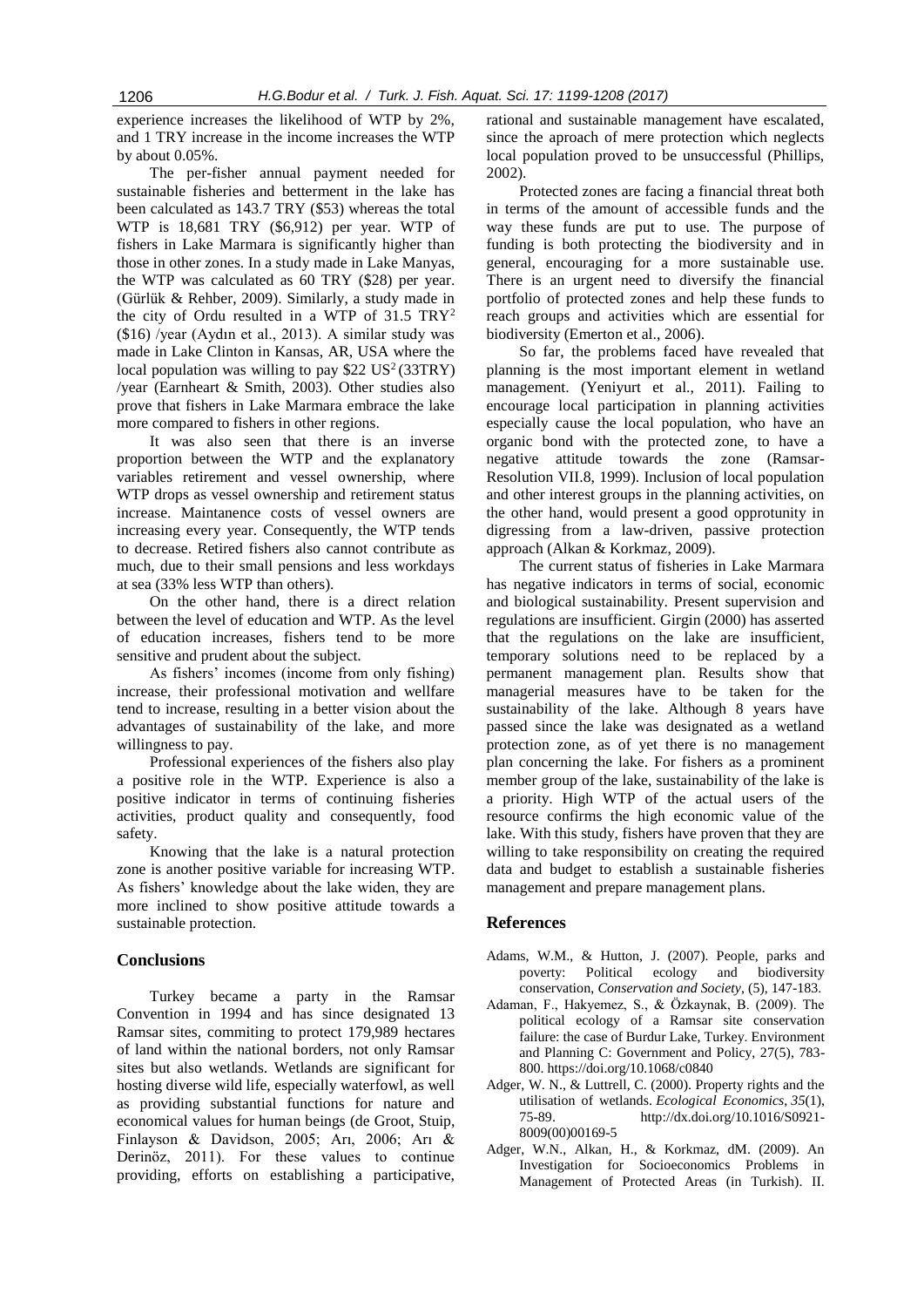Ormancılıkta Sosyo-Ekonomik Sorunlar Kongresi, Isparta, Turkey.

- Anderson, G.D., & Bishop, R.C. (1985). The valuation problem. In: D. W. Bromley (Eds.), Natural Resource Economic Policy Problem and Contemporary Analysis Kluwer Nijhoff Publishers, (pp.56-67). Dordrecht.
- Arı, Y. (2003). The Relationship between the Administration and Local Residents at Bird Paradise National Park (in Turkish). *Eastern Geographical Review*, 8 (9), 7-37.
- Arı, Y. (2006). A Critical Look at the natural conservation approach of Ramsar Convention (In Turkish). *Eastern Geographical Review*, 11 (15): 275-302.
- Arı, Y., & Derinöz, B. (2011). How not to manage a wetland? The case of Lake Marmara (Manisa) with a cultural ecological perspective (in Turkish with English abstract). *Turkish Journel of Geographical Sciences*, 9(1), 41-60.
- Arin, T., & Kramer, A.R. (2002). Divers' willingness to pay to visit marine sanctuaries: an exploratory study. *Ocean & Coastal Management*, Volume 45, Issues 2– 3, 2002, Pages 171–183. http://dx.doi.org/10.1016/S0964-5691(02)00049-2
- Aydın, M., Tunca, S., Karadurmuş, U., & Durgun, D. (2013). Valuation of recreational fishing benefits: A snapshot from Ordu, Turkey. *Ege Journal of Fisheries and Aquatic Sciences*, 30(4), 147-154. https://doi.org/10.12714/egejfas.2013.30.4.01.
- Brouwer, R., Langford, I.H., Bateman, I.J., & Turner, R.K. (1999). A meta-analysis of wetland contingent valuation studies*. Regional Environmental Change* 1 (1), 47–57.

https://doi.org/10.1007/s101130050007

- Bond, W.K., Cox, K.W., Haberlein, T., Manning, E.W., Witty, D.R. & Young, D.A. (1992). Wetland evaluation guide, Sustaining wetland issues, Paper No: 1992-1, North American Wetlands Conservation Council, Canada.128pp.
- CBRT. 2017a. The Central Bank of the Republic of Turkey (CBRT). Retrieved from http://www.tcmb.gov.tr/kurlar/kur2015\_tr.html, 2017
- CBRT. 2017b. The Central Bank of the Republic of Turkey (CBRT). Retrieved from http://www.tcmb.gov.tr/kurlar/kur2003\_tr.html, 2017
- CBRT. 2017c. The Central Bank of the Republic of Turkey (CBRT). Retrieved from
- http://www.tcmb.gov.tr/kurlar/kur2009\_tr.html, 2017 Chatterjee, A., Phillips, B., & Stroud, D. (2008). Wetland
- management planning. A guide for site managers. In *WWF, Wetlands International, IUCN and Ramsar Convention. India*.76pp.
- Çaliskan, V. (2008). Human-induced wetland degradation: a case study of Lake Amik (Southern Turkey). *BALWOIS, Ohrid, Republic of Macedonia*
- Cameron., A.C. & Trivedi P.K. (2005). Microeconometrics Methods and Applications, Cambridge University Press, 1st Edition. 463-488 pp. https://doi.org/10.1017/CBO9780511811241.019
- Cramer., J.S. (2003). Logit Models from Economics and Other Fields, Cambridge University Press, 1st Edition. 33-55 pp. https://doi.org/10.1017/CBO9780511615412.004
- de Groot, R., Stuip, M., Finlayson, M., & Davidson, N. (2005). Valuing wetlands: Guidance for valuing the benefits derived from wetland ecosystem services, Convention on Biological Diversity Technical Series

No:27, 54pp.

- Dartay, E., Duman, E., Duman, M., & Ateşşahin, T. (2009). The Socio-Economic Analysis of Fishermen Pertek Region in Keban Dam Lake. (in Turkish with English abstract). *Ege Journal of Fisheries and Aquatic Sciences*, 26(2), 135-138.
- Demirayak, F. (2006). *The New Approach On Protected Area Management: Co-management Management*  (PhD Thesis), Institute of Social Sciences, Department of Economics and Administrative Sciences. 192pp.
- Earnheart, D., & Smith, V. (2003). Countervailing effects of atrazine on water recreation: How do recreators evaluate them? *Water Resources Research*, 39(4), 1081. http://dx. doi:10.1029/2002WR001598.
- Emerton, L., Bishop, J., & Thomas, L. (2006). *Sustainable Financing of Protected Areas: A global review of challenges and options* (No. 13). IUCN.
- Erdem, Ü., Erdoğan, N., & Şengür, Ş. (2009). Municipalities, Environments and City Awareness from Ecological Perspective (in Turkish with English abstract). The Union of Chambers of Turkish Engineers and Architects Izmir Symposium, p. 281- 290.
- Gbadegesin, A., & Ayileka, O. (2000). Avoiding the mistakes of the past: towards a community oriented management strategy for the proposed National Park in Abuja-Nigeria. *Land Use Policy*, *17*(2), 89-100. https://doi.org/10.1016/S0264-8377(00)00005-3
- Girgin, M. (2000). Marmara Lake. *Eastern Geographical Review*, 3, 77-103.
- Gujarati, N.D., & Porter C. D. (2008). Basic Econometrics, McGraw-Hill Irvin, 5th Edition, p. 541-573.
- Güneş, G. (2011). The New Approach On Protected Area Management: Participatory Management Plans. *Journal of Economics,* 3 (1), 2011 ISSN: 1309-8020
- Güney, E. (1992). Ecosystem Changes Caused by Humans (in Turkish with English abstract), *İstanbul Üniversitesi Deniz Bilimleri Coğrafya Enstitüsü Dergisi*, Sayı: 9, 329-335, İstanbul.
- Güney, E. (1995). Environmental Problems of Wetlands in Turkey (in Turkish with English abstract). *Journel of Geographical Sciences*, (30), 41-52.
- Gündoğdu, V., Torusdağ, E., & Sarıkaya, D. (2005). Ecological structure of Izmir bird paradise and water pollution monitoring study (in Turkish with English abstract), *Ecology*, 14 (54) 31-36.
- Gürbüz, M., Karabulut, M., & Korkmaz, H. (2008). Cultural Ecology of Gavur Lake Before Drying Period (in Turkish with English abstract), Sulak Alan Konferansı Bildiri Kitabı, 57-72pp.
- Gürlük, S., & Rehber, E. (2009). A Study on Environmental Valuation of the Lake Manyas (in Turkish with English abstract). *Turkish Journal of Agricultural Economics*, 15(1), 9-15.
- İlhan, Y. (2011). Towards New Water Policy, Water Management in Turkey, Alternatives and Suggestions. *The Association for Social Change*. Eylül Ofset, İstanbul, 1:195.
- İlhan, A., & Sarı, H.M. (2013). Fish fauna and fisheries activities in Lake Marmara (in Turkish with English abstract). *Ege Journal of Fisheries and Aquatic Sciences*, 30(4), 187-191, http: dx.doi: 10.12714/egejfas.2013.30.04.08.
- IWMI-International Water Management Institute. (2014). Wetlands and people. *Colombo, Sri Lanka: International Water Management Institute*. 32pp.